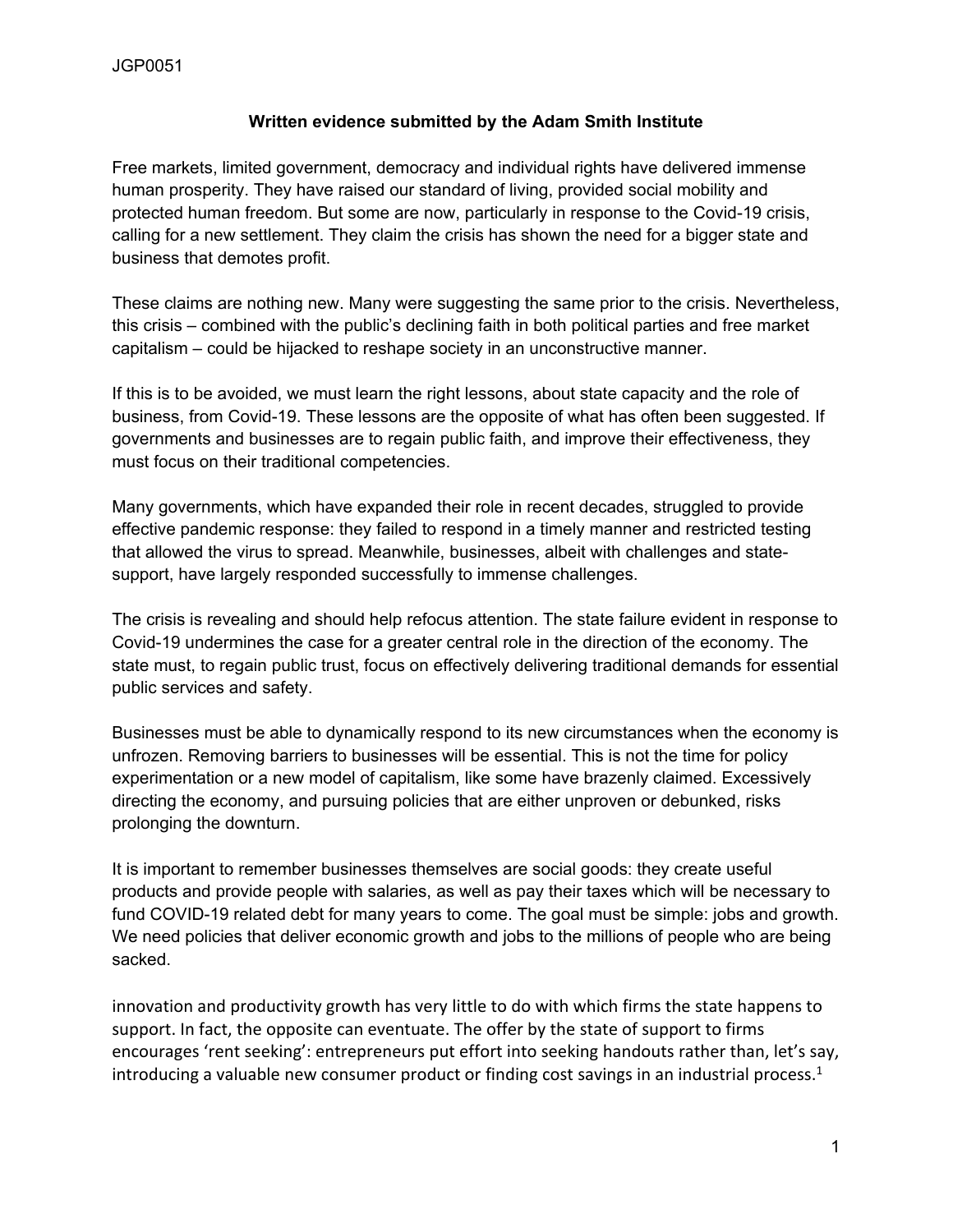These rent seeking entrepreneurs may also spend their time campaigning for regulation that undermines their competitors – like the owner of a water-driven mill in the  $12<sup>th</sup>$  century that won prohibitions against mills driven by animals or humans. The rent seeking damages the economy since rather than expanding the economic pie these capable individuals instead spend their time extracting value from an ever-small pie.

Bureaucrats struggle to separate the truly deserving from these rent seekers. Firstly, because bureaucrats lack the expertise and the knowledge, which is dispersed among market actors, to determine what are the most productive ventures. Secondly, the political process that decides who receives grants is inevitably influenced by lobbying, meaning picking favourites (like OneWeb) and not others independent of the objective value of the businesses. This is an inherent problem the larger the state becomes and the more it becomes involved in directing the private sector. American investor Joe Lonsdale has explained how "expansive modern government presents private corporations with thousands of new opportunities to twist the coercive power of the state to favor their private interests.

So when the state offers handouts it leads to "subsidy entrepreneurs," according to academics Anders Gustafsson, Patrik Gustavsson Tingvall & Daniel Halvarsson: "highly productive entrepreneurs abstain from seeking grants, moderately productive firms allocate a share of their effort to grant seeking, and low-productivity firms allocate most resources to seeking grants". They find, using data from Sweden's three largest grant distributing agencies, that less productive firms are the ones most likely to receive state handouts. In other words, state handouts can keep unproductive businesses alive, lowering overall levels of prosperity.

If nothing else, there's also little consideration whether taxpayers are getting value for money. The National Audit Office (NAO) has been scathing of the UK Government's handling of the £17 billion and 107 business support schemes. They found, from a sample of ten schemes, that this spending "lacked measurable objectives from the outset or evaluations of their impact to know if they are providing the most value or if they should be discontinued. None fulfilled all the basic requirements, considering the costs and benefits of alternative policy options, to justify setting up a scheme. None were correctly monitored. Six of the ten schemes analysed lacked even an *objective*, let along an evaluation of the costs and benefits. They also found many schemes were over allocated funds and had limited business interest. The NAO found one case of proper evaluation: Innovate UK's flagship 'Smart funding scheme' which offers grants of up to £25 million for research and development to start-ups and SMEs. The evaluation of the 'Smart funding scheme' concluded that there were no differences between businesses awarded funding and those not awarded funding. (Nevertheless, the Government's summary page of the evaluation claims the scheme had impact, omitting the lack of difference between companies that did and did not receive funding.<sup>2</sup>) The support scheme continues despite the lack of value for taxpayers.

<sup>1</sup> William J. Baumol, "Entrepreneurship: Productive, Unproductive, and Destructive," *Journal of Business Venturing* 11, no. 1 (January 1, 1996): 3–22, https://doi.org/10.1016/0883- 9026(94)00014-X.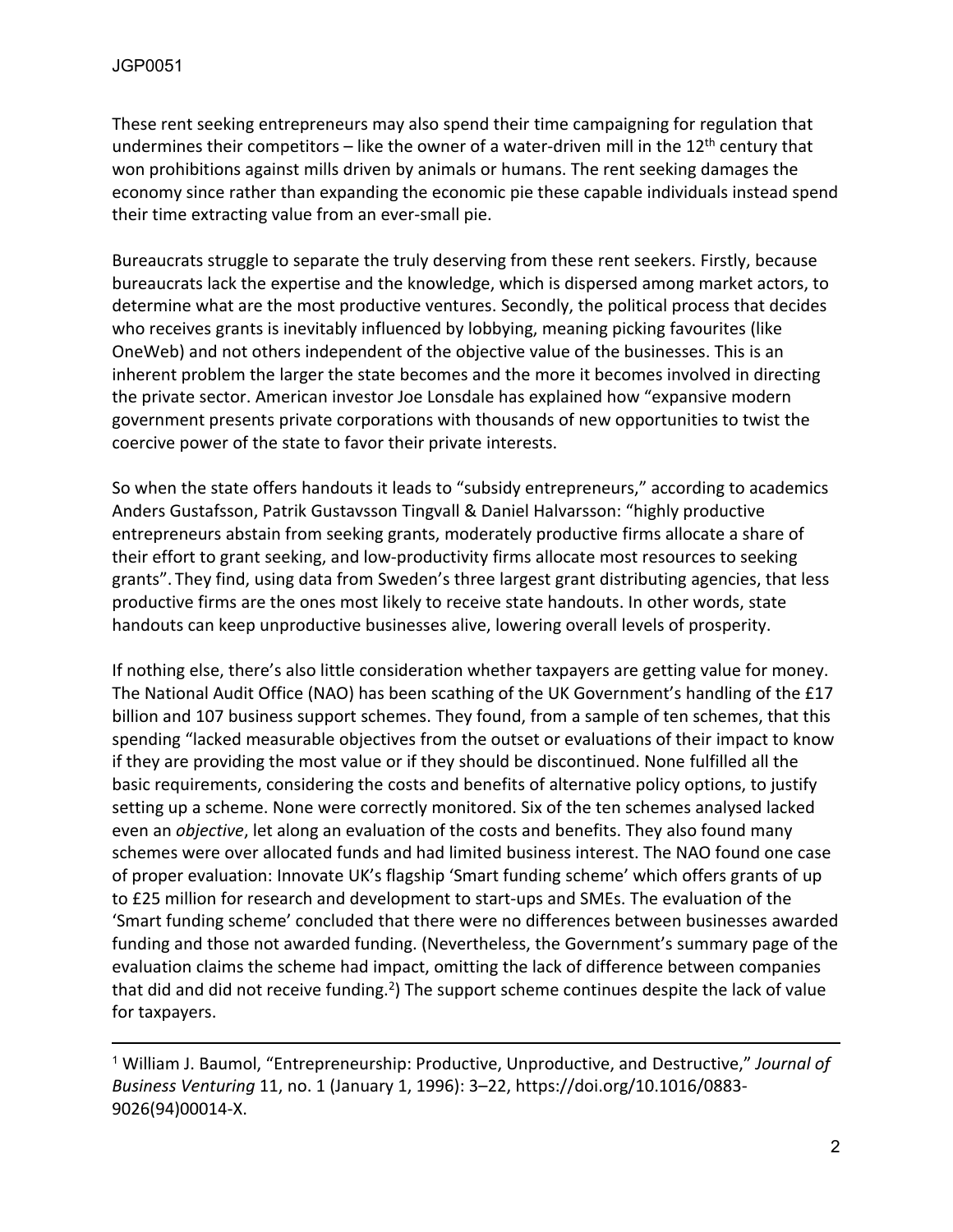Overall the NAO concluded that, because of a lack of analysis, "the Department cannot know if its business support is providing value for money." An earlier NAO analysis of venture capital support to small business also found a lack of clear objectives, poor financial management, and a lack of demonstration of value for money. Similarly, the NAO concluded, in a separate report into the British Business Bank, which provides state-backed loans to small to medium businesses, that "there is limited information on the cost-effectiveness of its activities".

### **Zombie companies**

The direct state-support for specific businesses is not all that is causing economic distortions, creating vulnerabilities and undermining longer-run economic growth. Under the guise of smoothing markets, central banks have repeatedly responded to crises by lowering interest rates and, when this was no longer possible, purchasing hundreds of billions of bonds known as quantitative easing (QE). As discussed, state support as an 'insurer of last resort' against an unexpected pandemic was justified. This ensured companies that were otherwise productive from collapsing. Early in the crisis this was supported by central banks entering bond markets to ensure borrowing costs remained low for governments and preventing a broader market crash. More generally, looser monetary policy during a recession is an unobjectionable tool to limit economic damage.

This inference in financial markets, however, is not without downsides. Firstly, it has huge implications for inequality: asset owners are huge beneficiaries. This drives intergenerational inequality, that in turn feeds disillusionment with the free market system – the notion that the older, asset-rich are unfairly manipulating the value of their existing assets at the relative loss to the younger asset-free. It has been noted that despite the chaotic state of the broader economy during 2020, asset prices and the stock market have remained extremely high, likely because of "near zero" interest rates.

Secondly, central bankers have likely been responsible for a mammoth misallocation of investment over recent decades, contributing to the productivity crisis. "Global monetary instability lures astonishing amounts of capital into speculative bets on exchange-rate movements and financial markets rather than productive capital equipment or research and development for businesses," Joseph Sternberg of the Wall Street Journal writes. This boosts the financial sector, and unproductive industries like production, at the cost of broader economic productivity.

Finally, on a micro level, plentifical credit keeps alive larger and less productive companies that have direct access to low-cost bonds – undermining competitive pressures from new firms that are key to economic growth. This has been called the 'zombie companies' phenomenon. These

<sup>&</sup>lt;sup>2</sup> "Smart Funding: Assessment of Impact and Evaluation of Processes," GOV.UK (Innovate UK, October 13, 2015), [https://www.gov.uk/government/publications/smart-funding-assessment-of](https://www.gov.uk/government/publications/smart-funding-assessment-of-impact-and-evaluation-of-processes)[impact-and-evaluation-of-processes.](https://www.gov.uk/government/publications/smart-funding-assessment-of-impact-and-evaluation-of-processes)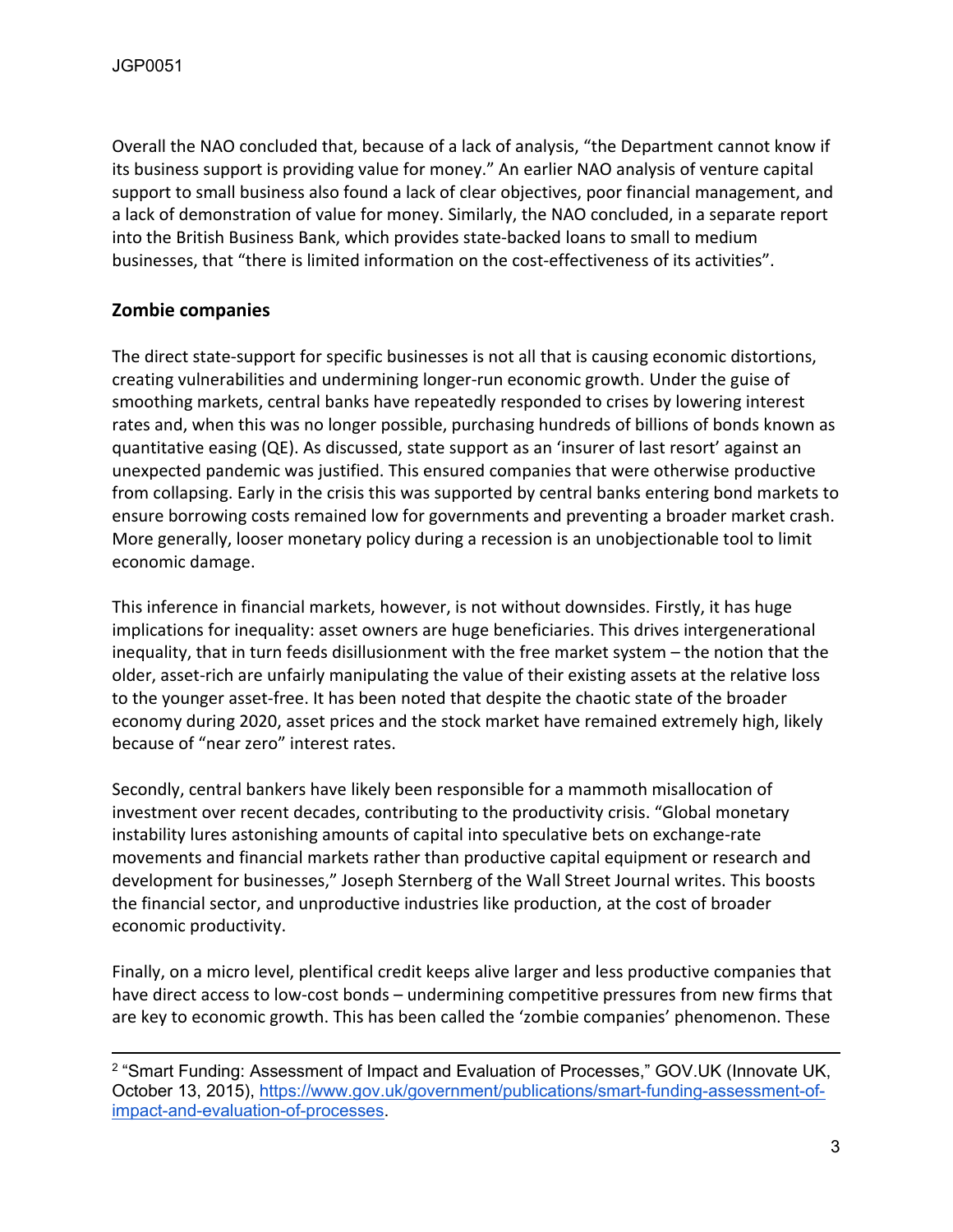are businesses that are incapable of making enough profit to cover their debt for several years, but survive because of extremely low interest rates. They provide limited returns and economic value, but prevent skilled individuals and capital being put to their best use, undermining dynamism, investment and productivity. These companies have likely contributed to lacklustre productivity growth, depressing prices and increasing wages, discouraging new entries and innovations.

A 2017 study of OECD countries found that "a higher share of industry capital sunk in zombie firms is associated with lower investment and employment growth of the typical non-zombie firm and less productivity-enhancing capital reallocation." There is evidence that zombie firms have contributed to Japan's stagnation since the 1990s. A study that investigated industry and firm level data from Japan found that "productivity growth is low in industries reputed to have heavy concentrations of zombie firms".

A study by KPMG concluded, in May 2019, that 8% of private companies in the United Kingdom showed zombie-like symptoms – with the most in the energy, automotive and utilities sectors.<sup>3</sup> A study by BIS found the number of zombie firms experiencing an upward shift during downturns that does not fully reverse during recoveries, in no small part because of low interest rates. <sup>4</sup> The same study confirms zombie firms are less productive and crowd out investment and employment in more productive firms. There is early evidence that Zombie companies have only multiplied because of state-support during the Covid-19 crisis – allowed to fester by huge quantities of quantitative easing and state bailouts. There is evidence of a lower rate of insolvency notices in April to June 2020 than in the previous year, after an uptick in March, indicating many firms are holding on that might not be viable in the longer run.

## **Big government undermines economic growth**

The zombie company phenomenon speaks to the broader danger that larger government undermines economic growth. Larger governments, that must be funded with higher taxes or more debt, crowd out productive private sector enterprises. They also distort incentives, as the previous section on subsidy entrepreneurs showed. A 2011 working paper by researchers at the European Central Bank found a "significant negative effect" of larger government on per capita GDP growth in 108 countries over four decades.<sup>5</sup> "Interestingly, government consumption is consistently detrimental to output growth irrespective of the country sample considered

<sup>3</sup> [https://home.kpmg/uk/en/home/media/press](https://home.kpmg/uk/en/home/media/press-releases/2019/05automobile,%20utilities%20and%20energy%20sectorszombies-are-a-major-drag-on-the-uk-economy-kpmg-analysis.html)[releases/2019/05automobile,%20utilities%20and%20energy%20sectorszombies-are-a-major](https://home.kpmg/uk/en/home/media/press-releases/2019/05automobile,%20utilities%20and%20energy%20sectorszombies-are-a-major-drag-on-the-uk-economy-kpmg-analysis.html)[drag-on-the-uk-economy-kpmg-analysis.html](https://home.kpmg/uk/en/home/media/press-releases/2019/05automobile,%20utilities%20and%20energy%20sectorszombies-are-a-major-drag-on-the-uk-economy-kpmg-analysis.html)

<sup>4</sup> Banerjee and Hofmann, "The Rise of Zombie Firms."

<sup>5</sup> Antonio Afonso and João Tovar Jalles, "Economic Performance and Government Size," SSRN Scholarly Paper (Rochester, NY: Social Science Research Network, October 28, 2011), [https://papers.ssrn.com/abstract=1950570.](https://papers.ssrn.com/abstract=1950570)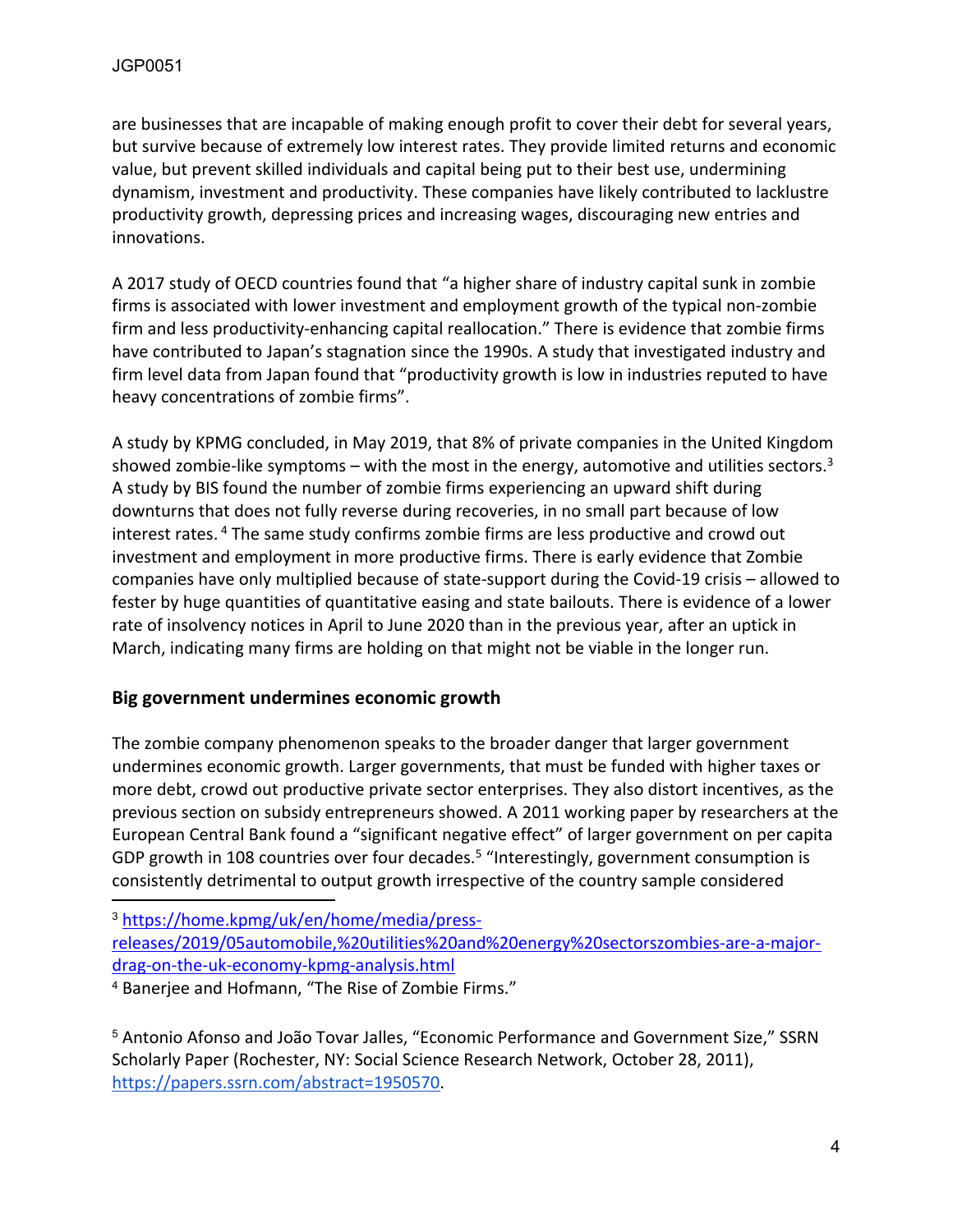(OECD, emerging and developing countries)," the authors find. They note the risk of state "monopolization of the allocation of resources and other important economic decisions".

Ruchir Sharma, an emerging market economist at Morgan Stanley, explains well-intentioned efforts has done longer term damage:

"As governments stepped in to do whatever it took to eliminate recessions, downturns no longer purged the economy of inefficient companies, and recoveries have grown weaker and weaker, with lower productivity growth." <sup>6</sup>

The Royal Statistical Society has declared the United Kingdom's statistic of the decade to be 0.3%: the average annual increase in UK productivity in the decade since the financial crisis.<sup>7</sup> This marks the lowest annual increase in output since the early 1800s. Annual output, before the huge decrease caused by the Covid-19 pandemic, would be one-fifth higher if it grew at the pre-2008 trend. Historically economic growth was driven by technological innovation that shaped the Industrial Revolution and British economic growth.<sup>8</sup> Sharma focuses on the lack of appetite for risk-taking and failure, the ultimate driver of economic growth:

"Without entrepreneurial risk and creative destruction, capitalism doesn't work. Disruption and regeneration, the heart of the system, grind to a halt. The deadwood never falls from the tree. The green shoots are nipped in the bud."

Some of the well-intentioned Covid-19 support packages are counterproductive: keeping alive firms that are no longer needed. It is necessary to clear out the dead wood so human efforts can be reallocated to its best use. Governments lack the ability to identify which firms can be turned around. While during the Covid-19 crisis itself it was necessary to support some businesses, to put them on life support to weather the unexpected event, ultimately it will be the role for the private sector to decide which companies will survive. If the state steps in excessively it risks creating another lost decade of growth.

#### **Does the Government have the right mix of policies and a coherent strategy to promote long-term productivity growth and create new high-quality jobs?**

Short-termist regulations designed to protect jobs from competition risk economic stagnation and mass retraining schemes rarely live up to their lofty promises. As we attempt to return to a

<sup>6</sup> Ruchir Sharma, "The Rescues Ruining Capitalism," The Wall Street Journal, July 24, 2020, <http://wsj.com/articles/the-rescues-ruining-capitalism-11595603720>

<sup>7</sup> "RSS announces Statistics of the Decade," Royal Statistical Society, December 23, 2019, <https://www.statslife.org.uk/news/4398-rss-announces-statistics-of-the-decade> 8 Jakob B. Madsen, James B. Ang, and Rajabrata Banerjee, "Four Centuries of British Economic Growth: The Roles of Technology and Population," *Journal of Economic Growth* 15, no. 4 (December 1, 2010): 263–90, [https://doi.org/10.1007/s10887-010-9057-7.](https://doi.org/10.1007/s10887-010-9057-7)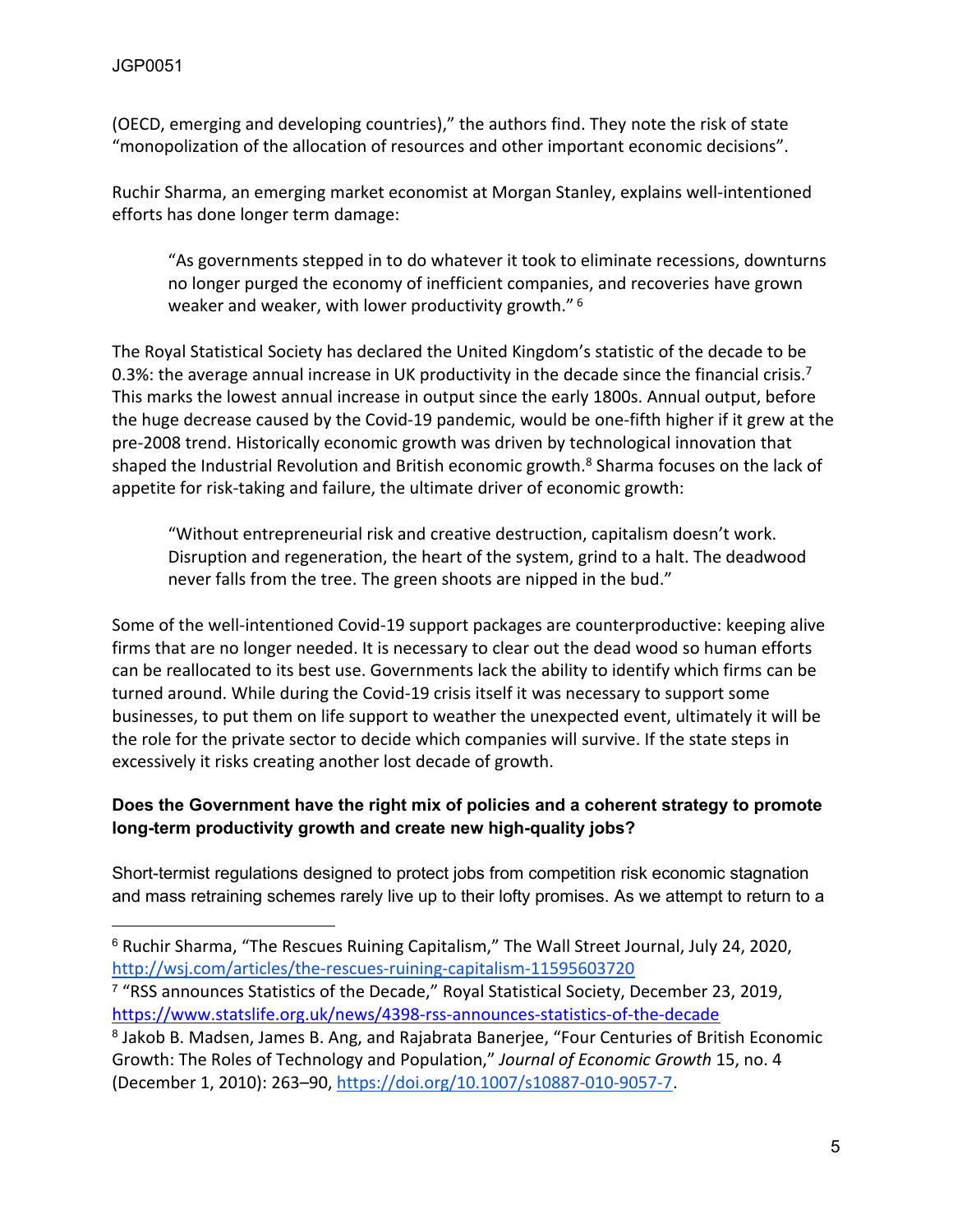fully operational economy, the Government must shift from "freezing" people in their existing jobs to ensuring they are where they are most wanted.

Retaining a worker that is not adding value to a company on a company's books is financially unsustainable for a firm, economically inefficient if multiple firms act in the same way, and actively reduces the ability of the worker in question to progress or have an impression of earned worth in a job. Japan's strict labour laws result in firms instituting "chasing-out" rooms for employees that didn't take early retirement options — places where individuals would be sent with no responsibilities but also no corresponding possibility of recognition of work. In the United States public school system, a similar fate befell teachers that were falling well below expectations, as they were sent to "rubber rooms" until they chose to leave the profession. Workers stuck in these purgatories feel that they are failed by their companies but more often than not they are failed by the law.

#### **Is the Government doing enough to encourage corporate investment?**

The Government's introduction of the factory 'super deduction' is welcome. The Adam Smith Institute estimated at 100% full expensing would be worth over £2,214 per worker; going beyond that is a bold move to help the private sector build the recovery. It will benefit most those areas that have been left behind in recent decades.

The Chancellor has also suggested that he believes March's measures to be sufficient in returning public finances to a stable footing. If he is correct, the Treasury should begin to consider restructuring the tax system to boost the slow growth that has plagued the economy since the financial crisis. This would mean distinguishing between an increase in the stock of debt, to pay for the pandemic, and a structural deficit, like the permanent unsustainable spending that needed to be tackled after 2010.

Going for immediate tax revenue neutrality and boosting the rate of growth will "pay" off for the state coffers in the long run. With [a](https://www.bbc.co.uk/news/business-50373505) [forecast](https://www.bbc.co.uk/news/business-50373505) [of](https://www.bbc.co.uk/news/business-50373505) [7.25](https://www.bbc.co.uk/news/business-50373505) [per](https://www.bbc.co.uk/news/business-50373505) [cent](https://www.bbc.co.uk/news/business-50373505) [growth](https://www.bbc.co.uk/news/business-50373505) [this](https://www.bbc.co.uk/news/business-50373505) [year](https://www.bbc.co.uk/news/business-50373505), the Chancellor would do well to use the figure as a baseline commitment to an equal or higher annual growth rate.

The Government should also consider raising the NI threshold. Employees currently pay National Insurance at the following rates on their earnings. For the first £7,605 they pay 0 percent, for the next £34,870 a rate of 12 percent is levied, and a further 2 percent is levied for amounts over £42,475. Employers pay 13.8 percent on every pound the employee earns over £7,488 with no cap.

If the government wants to encourage firms to hire they should immediately raise the bottom threshold for employer's National Insurance to £12,500.